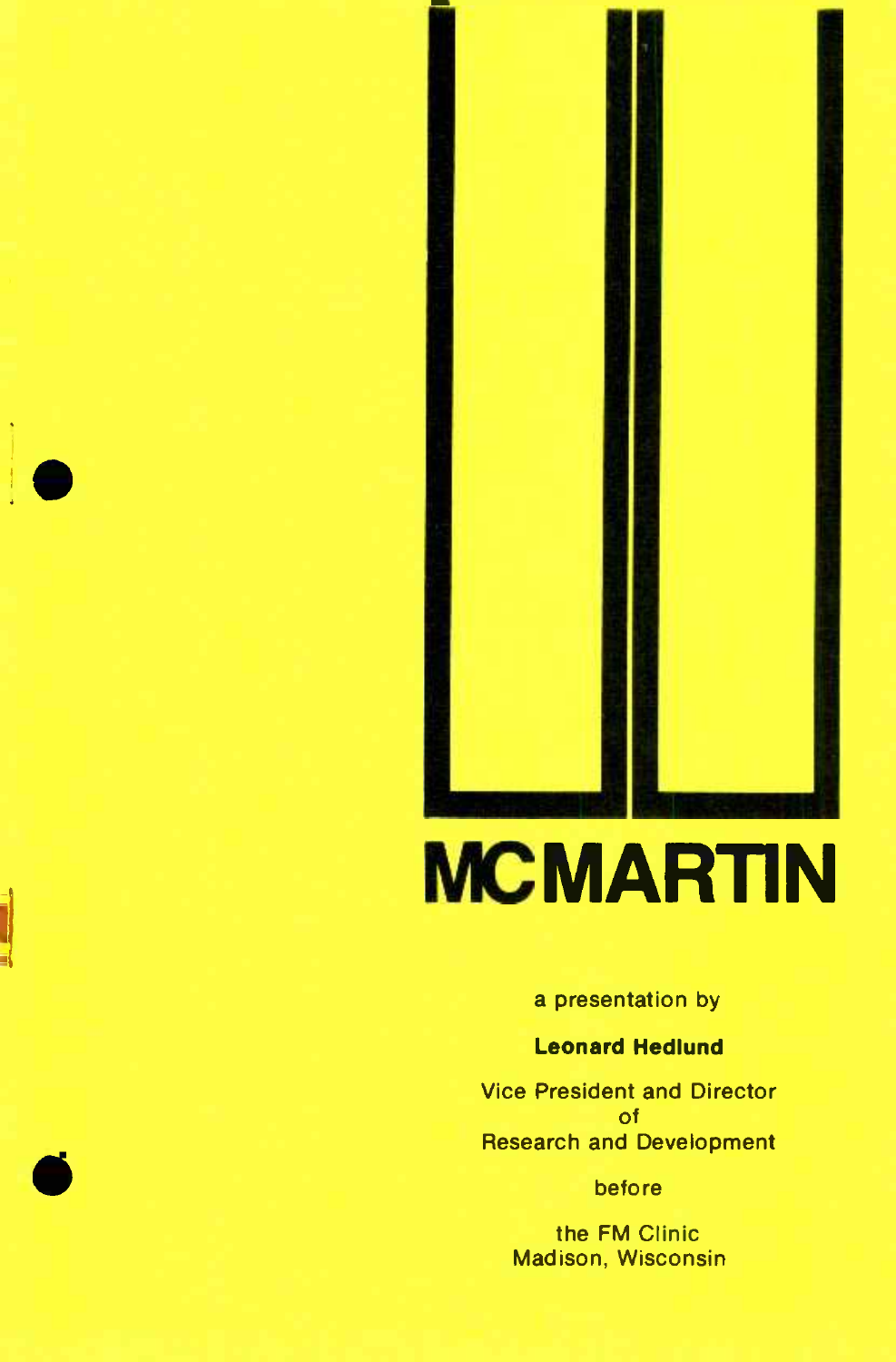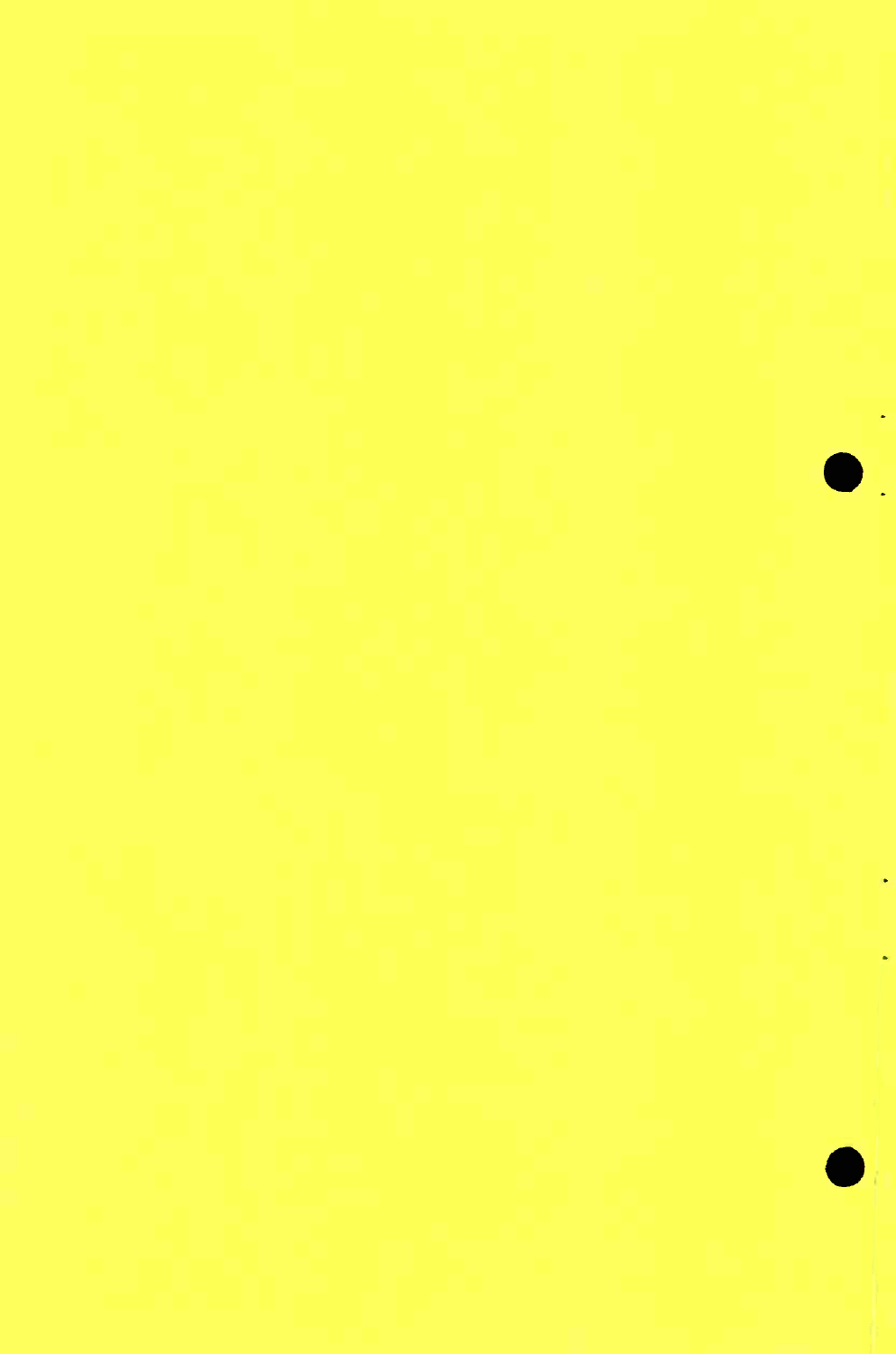$\overline{\phantom{a}}$ 

## **MCMARTIN**

a presentation by

#### Leonard Hedlund

Vice President and Director of Research and Development

before

the FM Clinic Madison, Wisconsin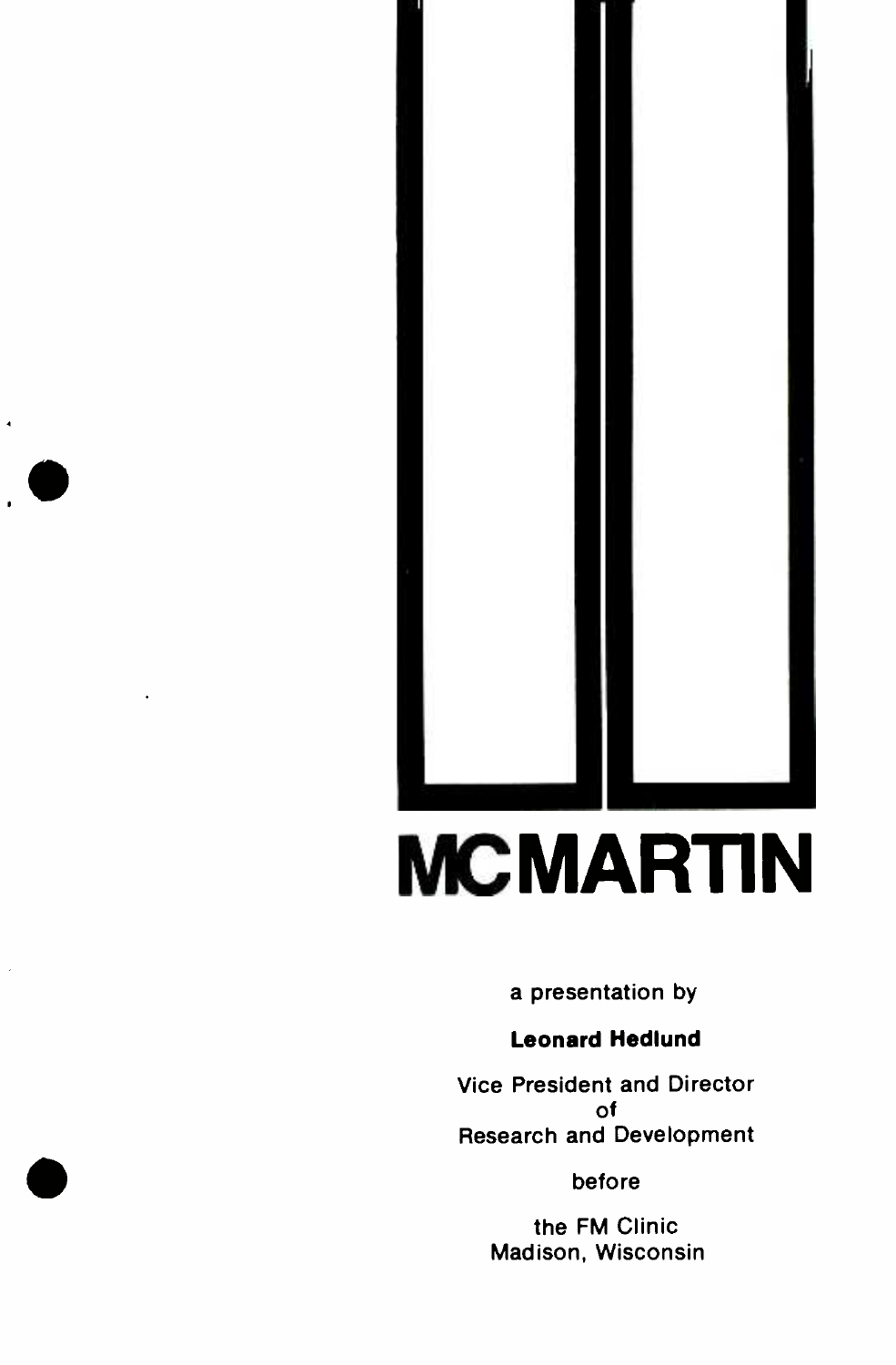#### TOMORROW'S FM MONITORS - TODAY

#### THEORY OF DESIGN

The new generation of FM monitors consists of a base band modulation monitor, the TBM-3500B, a baseband frequency and modulation monitor, the TBM-3700, a TBM -2200A stereo monitor, and the TBM -2000B SCA monitor. The TBM -3700 or TBM -3500B is used for the measurement of all the modulation parameters of the baseband RF carrier. The TBM -3700 also measures carrier center frequency deviation. The add-on TBM-2200A stereo monitor and TBM-2000B SCA monitor are driven from the wide band composite outputs of the TBM -3700, or the TBM- 3500B.

The new generation monitors utilize plug-in cards rather than plug-in modules used in the previous generation. The advantage is easier servicing as all components are accessible on the plug-in cards. The plug-in cards can be removed from the rear of the monitor without the unit being removed from the rack. Tantalum rather than aluminum electrolytic interstage capacitors are used for coupling insuring longer, trouble-free operation.

Electronic equipment experiences losses due to aging of components, such as change in characteristics of coils and filters, loss in meter amplifier gain, diodes, etc. We have also experienced loss of modulation meter sensitivity after a period of time, evidently due to loss of flux density. The changes, though small, can easily add up to over 0.5 dB error. This error in broadcast audio equipment is negligible but is serious in a monitor. A 0.5 dB error is equal to a modulation error of 5 percent in the base band monitor. Errors can also accumulate in the stereo monitor section. Especially in the 19 kHz band pass filters that are used to measure the 19 kHz pilot level. These filters must have high selectivity to reject 15 kHz audio signals that are nine times greater in amplitude than the 19 kHz pilot carrier. This requires high Q circuits. All present day monitors use high grade core material with a slow aging rate for the inductors and temperature compensating capacitors in the tuned circuits for stable operation over a wide temperature range. However, they are still subjected to amplitude losses due to slight detuning etc. over <sup>a</sup>period of time and can lead to serious error in the measurement of pilot injection. The same holds true for the measurement of SCA injection.

All four of the new monitors have built-in calibration facilities which allow simple daily checks to insure that the monitors are operating correctly and giving accurate measurements of all transmission parameters. The built-in calibration feature also insures that if a plug-in card is replaced in the field, it can be adjusted to the internal standard for continued accuracy, without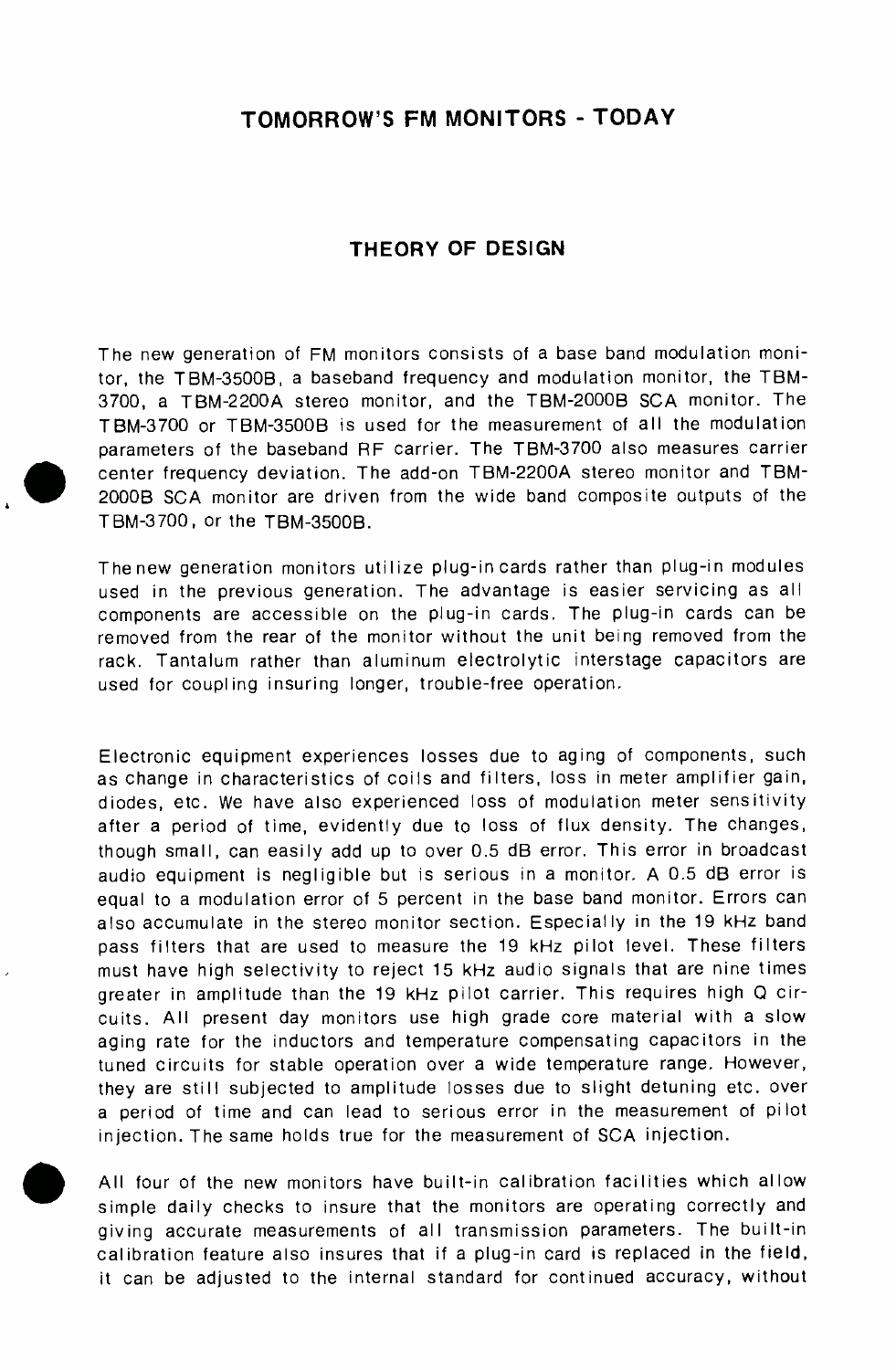returning the unit to the factory. The TBM -3700 frequency and modulation monitor utilizes completely separate circuitry for modulation and frequency circuits without affecting the accuracy of the modulation measurements, and vice versa. The frequency meter discriminator is very stable and from many field reports seldom requires adjustment of the meter zero control.

Another advantage separate circuitry gives is the ability to check the frequency meter zero calibration while the station is programming without interrupting monitor audio output. This can be important if you are using the monitor as a source of 'off air' house monitoring.

Although the FCC has relaxed the requirement for FM station frequency monitors, I personally feel that a frequency monitor is still necessary in monitoring the carrier frequency. Some may argue that you are simply com paring a crystal in the transmitter against a crystal in the monitor and the crystal in the transmitter may be as stable as in the monitor. True, this is very possible, but should a serious frequency error be indicated by the frequency monitor it will alert the station engineer to the fact that possibly the error may be in the transmitter. He can immediately take steps to insure that his station frequency is correct. Without any type of frequency monitoring, the engineer would be unaware if the transmitter frequency control system would suddenly malfunction and change frequency to another channel. I have known of several cases where this has happened involving transmitters using the phase-lock technique of frequency control, where the exciter locked to a sub multiple of the divider chain. One station received calls from listeners saying they were receiving their station at another place on the dial. The station engineer said this was impossible as his exciter showed that it was in proper phase lock condition, however in further checking he found that the listeners were right and the unit had accidently locked to another frequency. This can occur if the exciter is severely overmodulated or subjected to a high DC transient.

Even though the FCC does not require a frequency monitor, it is still the responsibility of the licensee to maintain the station frequency within the specified limits at all times.

For those stations who wish to rely on the inherent frequency stability of their transmitter, or those who have accurate frequency counters available to them as a separate instrument, McMartin has developed the TBM -3500B which monitors modulation percentage only. The basic circuitry of the TBM-3500B is similar to that used in the modulation monitoring portion of the TBM -3700. A very important improvement has been incorporated into the TBM -3500B design. This is the ability to increase the input sensitivity to 350 microvolts by insertion of an optional plug-in card, the LL-35B. Where adequate field intensity exists this makes it practical to drive the TBM - 3500B from antenna -derived 'off air' signals. When practical caution is exercised in the antenna installation to eliminate external noise and interference and maintain phase linearity, the off-air performance of the TBM-3500B is identical to its performance when fed directly from a transmitter output.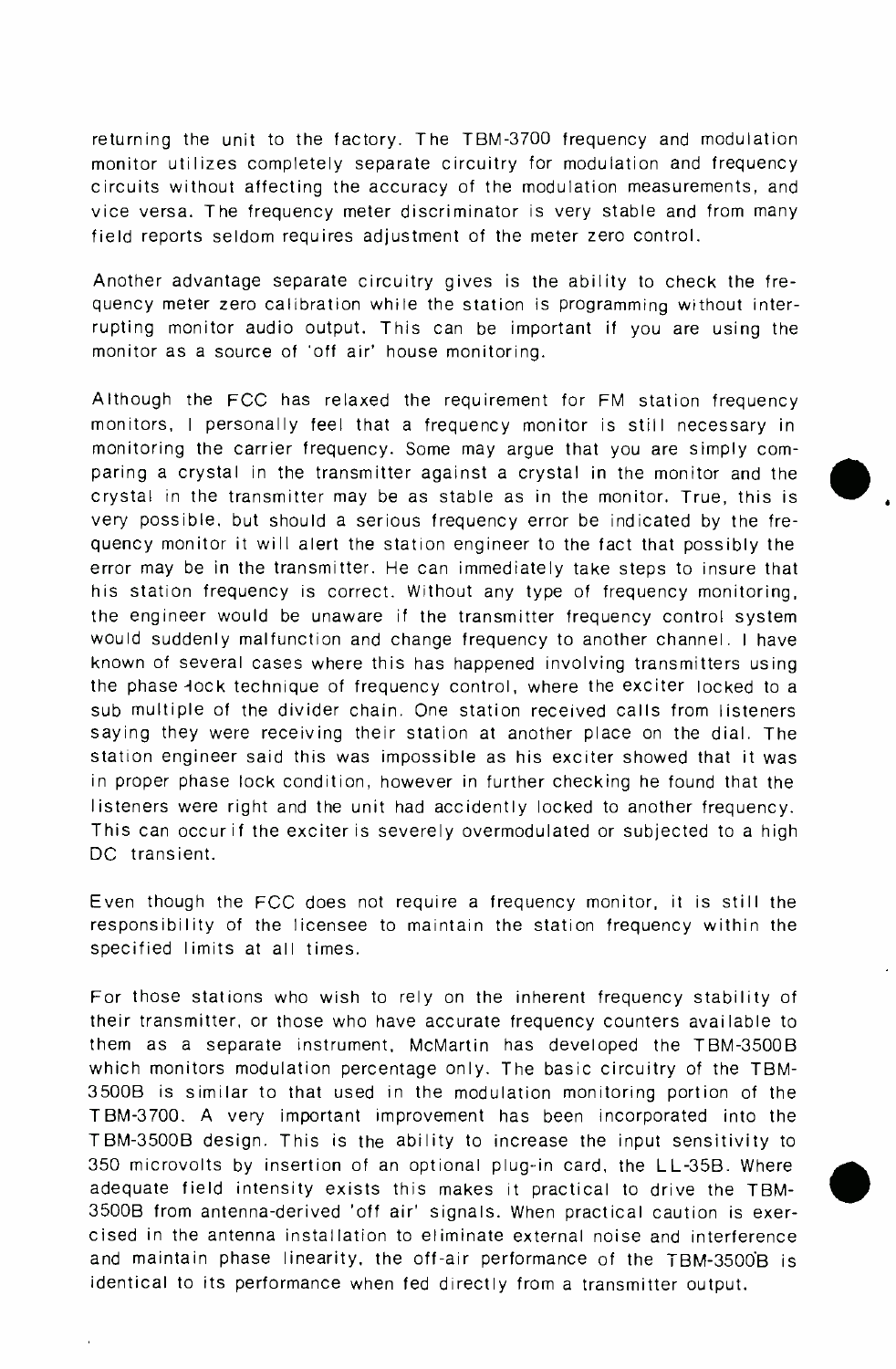TBM -3700 FREQUENCY MODULATION MONITOR



<sup>I</sup>have a block diagram of the TBM -3700, Figure 1, and will explain the method used to produce the internal calibration voltage for calibration of the modulation measuring circuits.

TBM-3700



Figure <sup>1</sup>

The local crystal control oscillator operates 900 kHz above the incoming RF signal producing a 900 kHz IF frequency. In normal operation the 900 kHz signal is deviated  $±75$  kHz which is equivalent to 150 kHz P-P for 100 percent modulation. This signal is fed to the IF limiters and demodulator.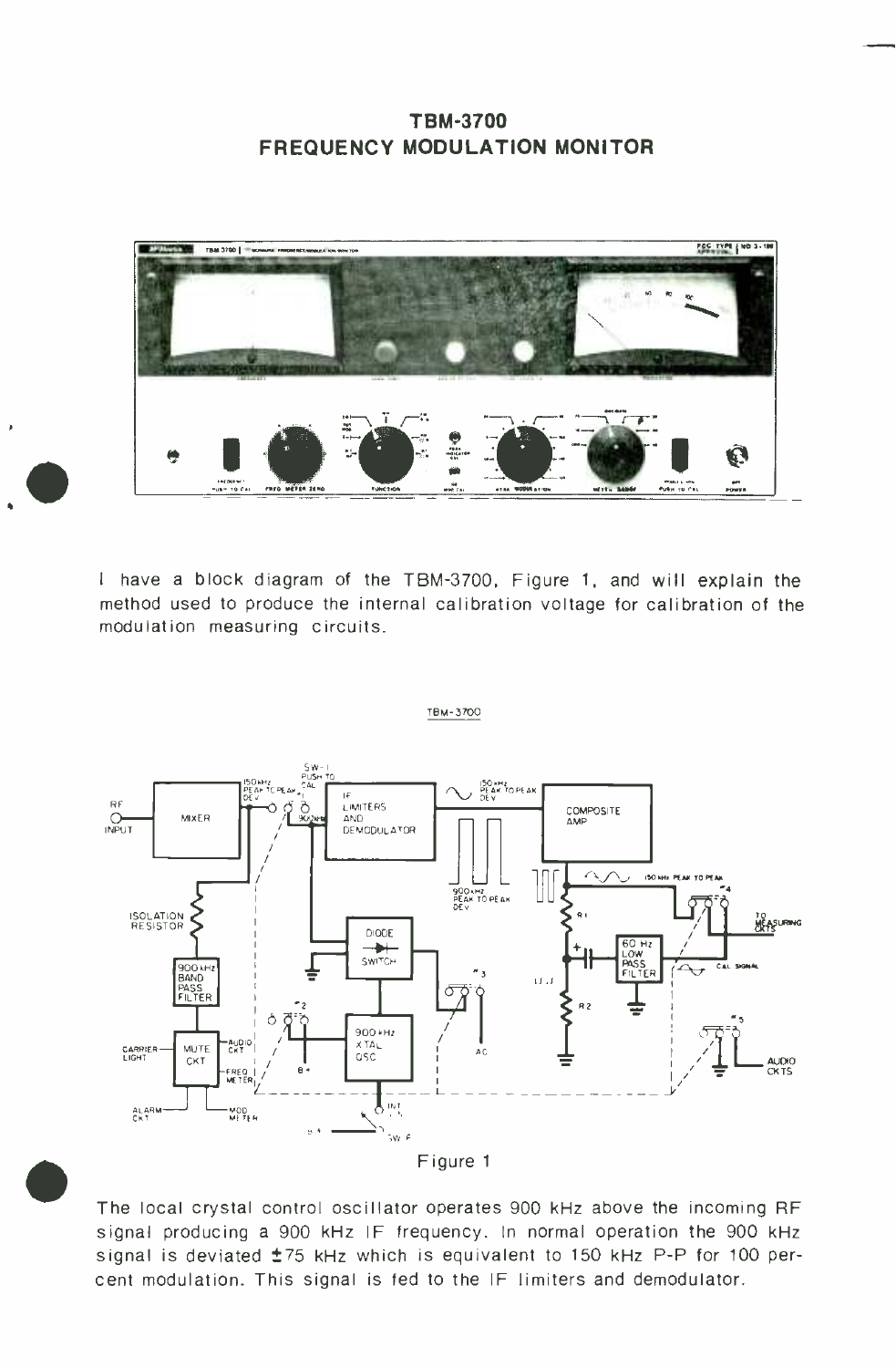When the 'Mod Push to Cal' switch on the TBM -3700 is depressed, the following 5 events occur simultaneously: (Note: the 5 sections of the switch shown in Figure 1 are in the 'depressed' position.)

- 1. The signal from the mixer is removed by switch No. 1.
- 2. The 900 kHz crystal oscillator is activated by switch No. 2.
- 3. Switch No. 3 feeds an AC signal to a diode switch (note diode block) which short circuits the 900 kHz signal to ground 60 times per second. This in effect produces an IF frequency deviated from 0 -900 kHz. This is equivalent to a signal deviated 900 kHz P-P. The audio output from the demodulator under this condition consists of a signal which is now six times greater in amplitude than the normal 150 kHz P-P, 100 percent modulated signal. This signal is fed to the composite amplifier, the emitter follower output of which feeds the voltage divider R1 and R2. NOTE: this voltage divider, consisting of 1/4 percent tolerance resistors, reduces the audio signal by a factor equivalent to a signal produced by a 150 kHz P-P deviation or 100 percent modulation. This signal is a 60 Hz square wave signal and is fed to a 60 Hz low pass filter which removes all harmonics and restores the 60 Hz signal to a pure sine wave with distortion of less than 0.1 percent. We now have an accurate internal signal for calibrating the rest of the measuring circuits.
- 4. This low distortion 60 Hz signal is fed through switch No. 4 to the phase splitter and measuring circuitry. This signal is ideal as a signal with negligible distortion as required for accurately adjusting equal negative and positive peaks on the modulation meter.
- 5. Switch No. 5 short circuits the audio output signal preventing an annoying 60 Hz signal from being fed to the house monitoring system.

The generation of this calibrating signal is accurate as the maximum IF peak deviation of 900 kHz is controlled by a 900 kHz crystal oscillator with an accuracy in excess of ±50 Hz. Percentage wise this would produce an unmea surable error. The diode switch is completely saturated by the AC signal to insure that the signal goes to ground or zero. The only possible error is pro-<br>duced by the voltage divider and low pass filter. The two resistors used are of 1/4 percent tolerance. The maximum additive error cannot exceed 0.5 percent. The low pass filter has a cutoff frequency of 140 Hz, far removed from the 60 Hz signal, thus has negligible loss and is unaffected by temperature vari-<br>ation. Two recessed front panel vernier controls with a range of  $\pm$ 2 dB are used to calibrate the modulation meter and peak flasher to 100 percent modulation against this internal standard. The recessed controls are adjusted with a small screwdriver. These rarely have to be adjusted as the monitor calibration normally will stay within  $\pm 2$  percent. The monitor internal calibration accuracy is specified as  $±2$  percent modulation accuracy. If the modulation meter or peak flasher cannot be calibrated to 100 percent with the recessed front panel control, a malfunction has occurred and immediate servicing should be done.

When doing the annual proof of performance, the question frequently arises as to whether the monitor or the transmitter equipment is at fault if an FM S/N reading of 60 dB cannot be met. The TBM -3700 has provision for verifying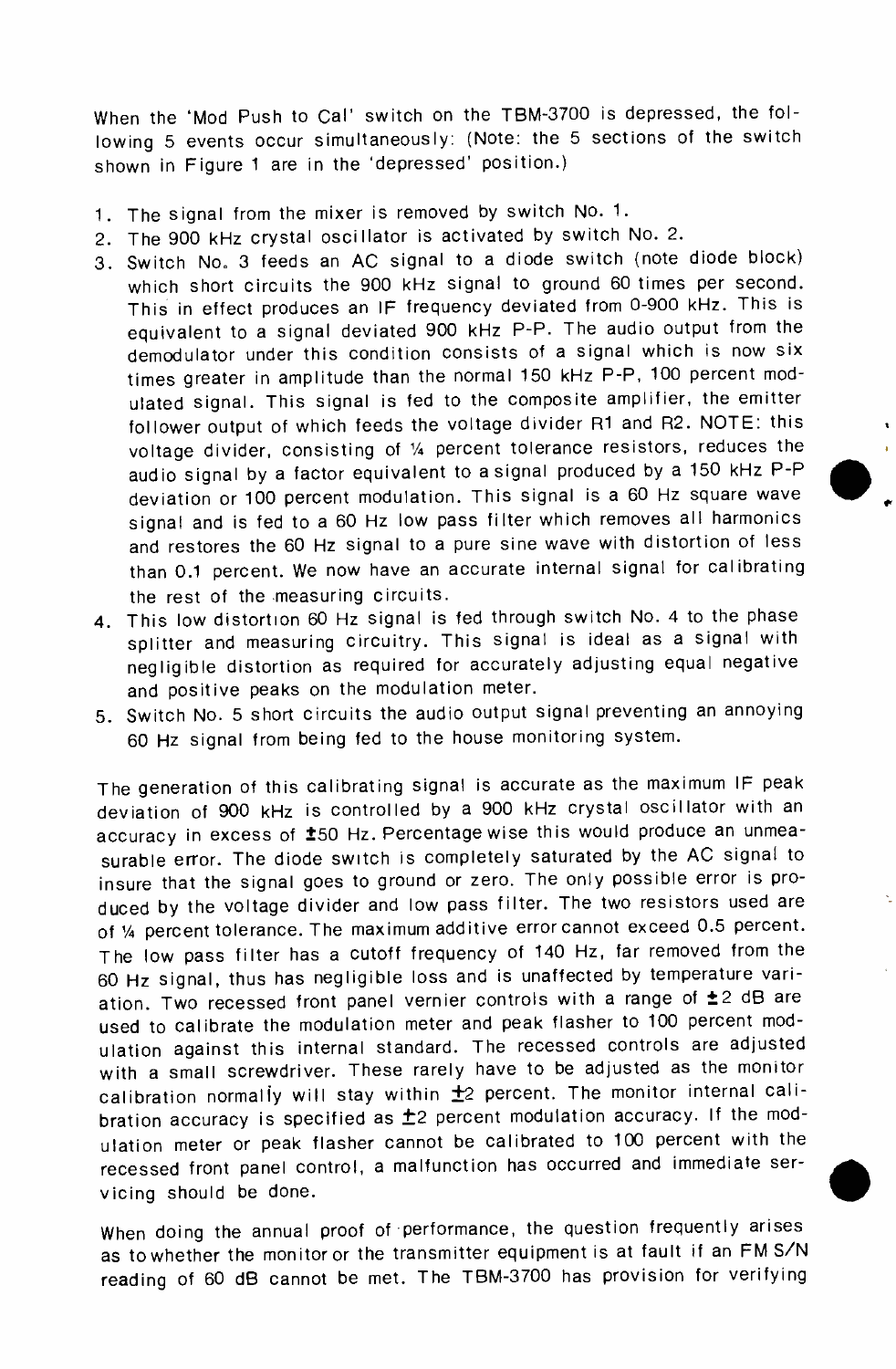the inherent noise characteristics of the monitor. By switching the function<br>switch to the 'Int-S/N Noise' position, the signal from the transmitter is<br>activated by Switch No. 6 (Figure 1) and fed to the mixer input. This This internal noise measurement may be made at any time, with or without modulation.

A 900 kHz band pass filter with a bandwidth of 90 kHz at the 3 dB points<br>and extremely sharp skirts that will reject adjacent and other signals outside<br>the assigned channel frequency of the monitor is incorporated. This s this filter would otherwise create serious modulation errors due to disturbance of the sidebands produced by modulation. Severe overmodulation will also mute the monitor.

Optional remote monitoring facilities are available for frequency and modu- lation measurement as well as peak flasher operation.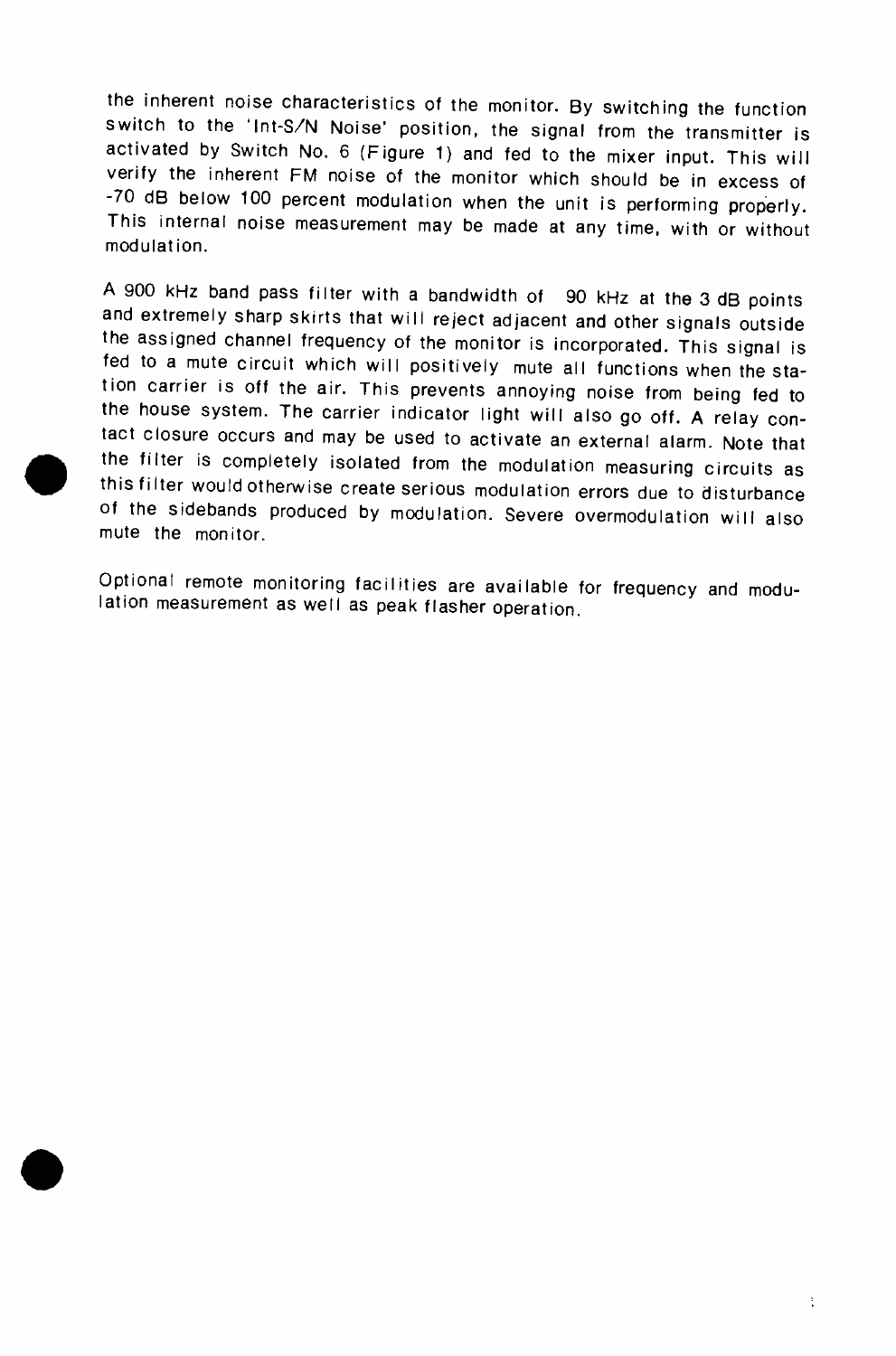#### TBM -3500B MODULATION MONITOR



A recent addition to the McMartin monitor line is the new FCC type approved TBM -3500B base -band monitor. The TBM -3500B is used for the measurement of all the wide band modulation parameters of the RF carrier. Two composite outputs feature flat frequency response beyond 100 kHz with accurate duplication of the original modulation signal. As with the TBM-3700, the TBM-3500B may be used for stereo and /or SCA monitoring when used with the TBM -2200A and TBM- 2000B.

The TBM -3500B also features an optional Al -A plug in, low level card to allow operation of the monitor with RF input signal level as low as 350 microvolts obtained from an antenna, with minimal degradation of composite signals and frequency response extending to 100 kHz. The standard A-1 RF card requires operation directly from the transmitter pickup with an input level of .01 to 1 watt. The RF attenuator is located on the front panel for setting the RF level to the correct value.



Figure 2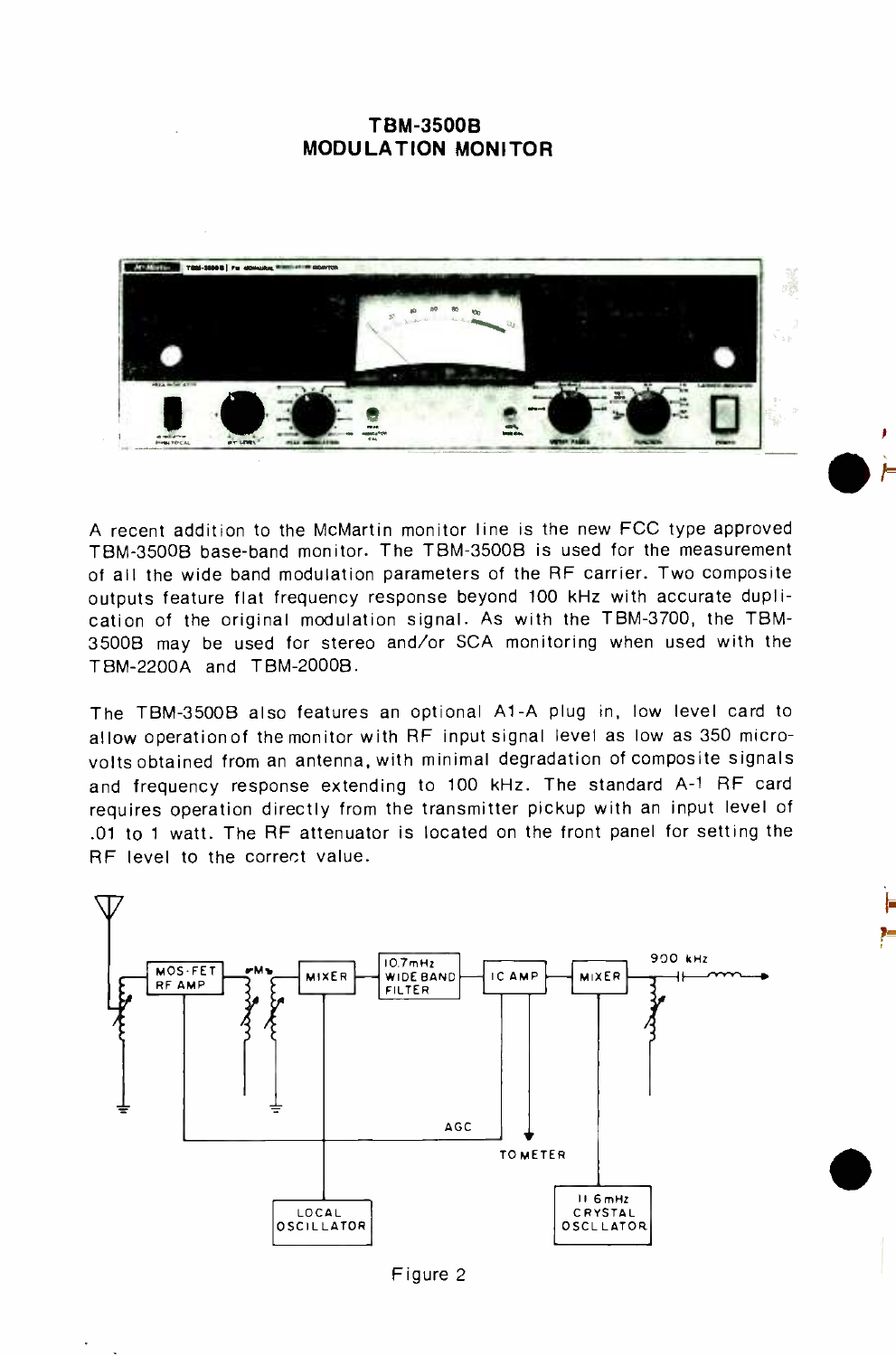I have a block diagram of the low level A1-A card, figure 2.

The input signal is fed through a preselector coil to a low noise MOS FET RF amplifier. This is followed by two high Q coils feeding an integrated circuit (IC) mixer operating in a differential mode. The local oscillator operates at 10.7 MHz below the carrier frequency thus producing an IF frequency of 10.7 MHz. The 10.7 MHz signal is fed to a special 10.7 MHz bandpass filter with a bandwidth of 530 kHz at the 3 dB points and extremely sharp skirts with a 50 dB bandwidth of only 850 kHz. Thus giving good rejection to alternate channels.

The linearity is such that minimal degradation occurs and excellent distortion exists at frequencies up to 100 kHz measured with a wide band distortion meter.

The signal from the filter is fed to an IC amplifier with a gain of at least <sup>70</sup> dB and exceptionally hard limiting. This hard limited signal is fed to <sup>a</sup>second bipolar mixer. An 11.6 MHz crystal oscillator is mixed with the 10.7 MHz signal producing a 900 kHz IF signal which is fed into the 900 kHz amplifier, limiter, and demodulator identical to the demodulator card used in the TBM -3700. Thus, the same internal calibration scheme is used in the TBM - 3500B as in the TBM -3700.

The integrated circuit used following the wideband 10.7 MHz filter has provision for supplying AGC voltage to the RF amplifier providing excellent RF gain control and allowing operation of the monitor with signals as high as one volt without creating phase error in the recovered composite signal.

The integrated circuit also supplies a squelch signal. The squelch point is purposely set at 350 microvolts as signals below this level are subject to noise which can cause erroneous modulation readings due to the wide band width of the composite signal.

The modulation meter will indicate the RF level when the function switch is in the RF level position. Any signal over 85 percent indicates adequate RF input for proper operation of the low level card.

The circuitry following the demodulator is identical to the modulation portion of the TBM -3700.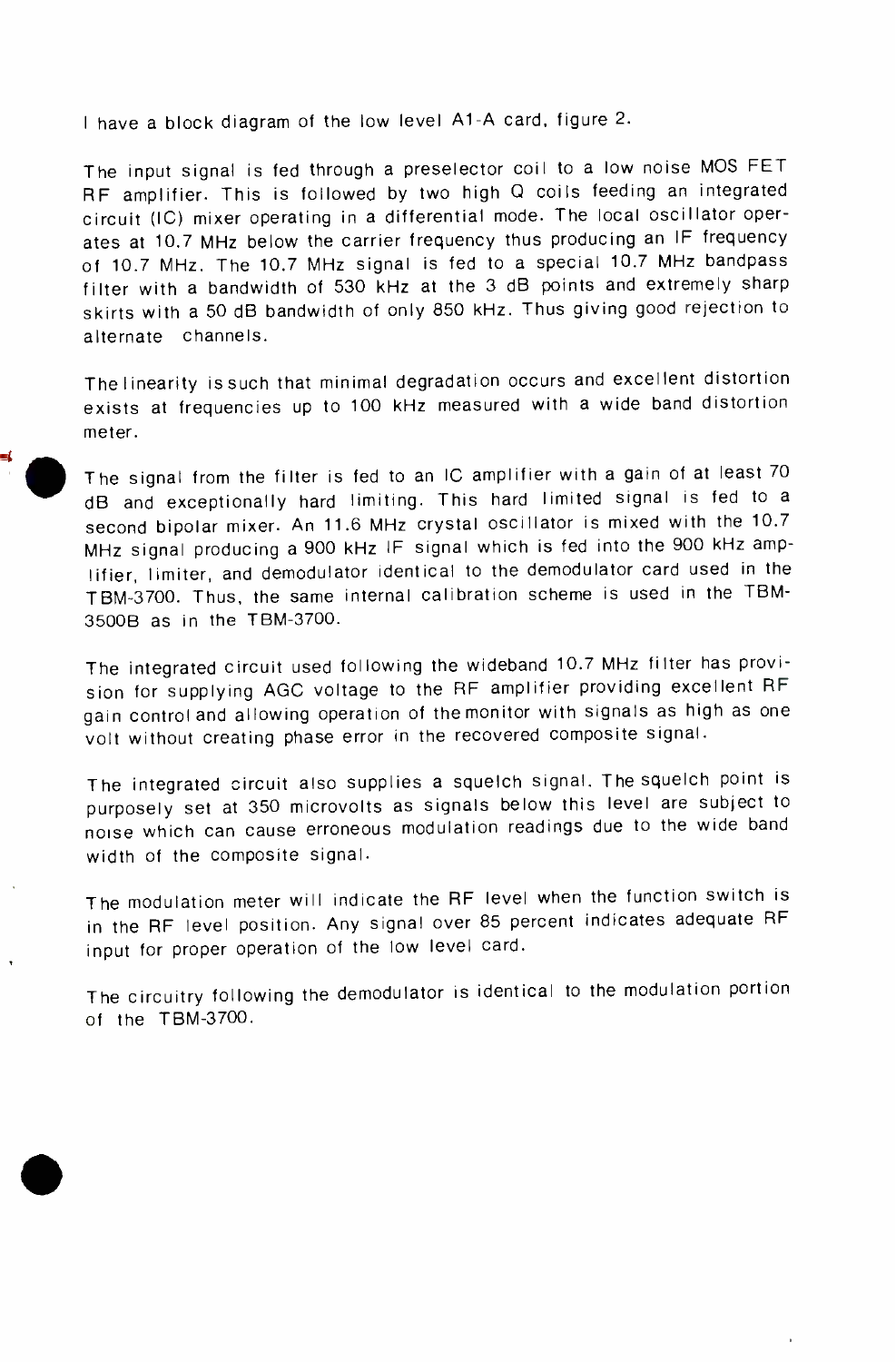#### TBM -2200A STEREO MONITOR



The new TBM-2200A stereo monitor has the capability of measuring the frequency deviation of the 19 kHz pilot carrier within ±2 Hz, in increments of 0.1 Hz, as well as all other parameters of the stereo signal. Two modulation meters are used. The left meter indicates pilot injection, left channel modulation, L+R modulation and 38 kHz carrier suppression. The right meter indicates right channel modulation and L-R modulation.

Figure 3 on the following page explains the operation of the internal calibration facilities for measuring the 19 kHz pilot injection level of the TBM-<br>2200A stereo monitor.

The proper operating level is determined by the 60 Hz internal calibration signal from the TBM -3700.

With the 'Push to Cal' switch depressed on the TBM-3700/TBM-3500B base band unit, the internal 60 Hz calibrate signal is fed via a coaxial interconnecting cable to the input of the stereo monitor. The front panel recessed 'level set' control A of the TBM -2200A is adjusted to give a reading of exactly 100 percent on the left meter with the function switch in the 'Cal' position. This sets the operating level with a signal equal to 100 percent modulation.

 $\rlap{.}^{\prime}$ 

Tracing the signal in Figure 3, note that the 60 Hz signal from the 'level set' control is fed through the No. 1 section of the 'Push to Cal' switch SW-1. This signal then continues to the 'Calibrate' position of the function switch and is routed through a meter amplifier (not shown) to the left modulation meter.

When the 'Push to Cal' switch on the TBM -2200A is depressed, the following events occur simultaneously: NOTE: The 3 sections of the switch are now in the 'C' position.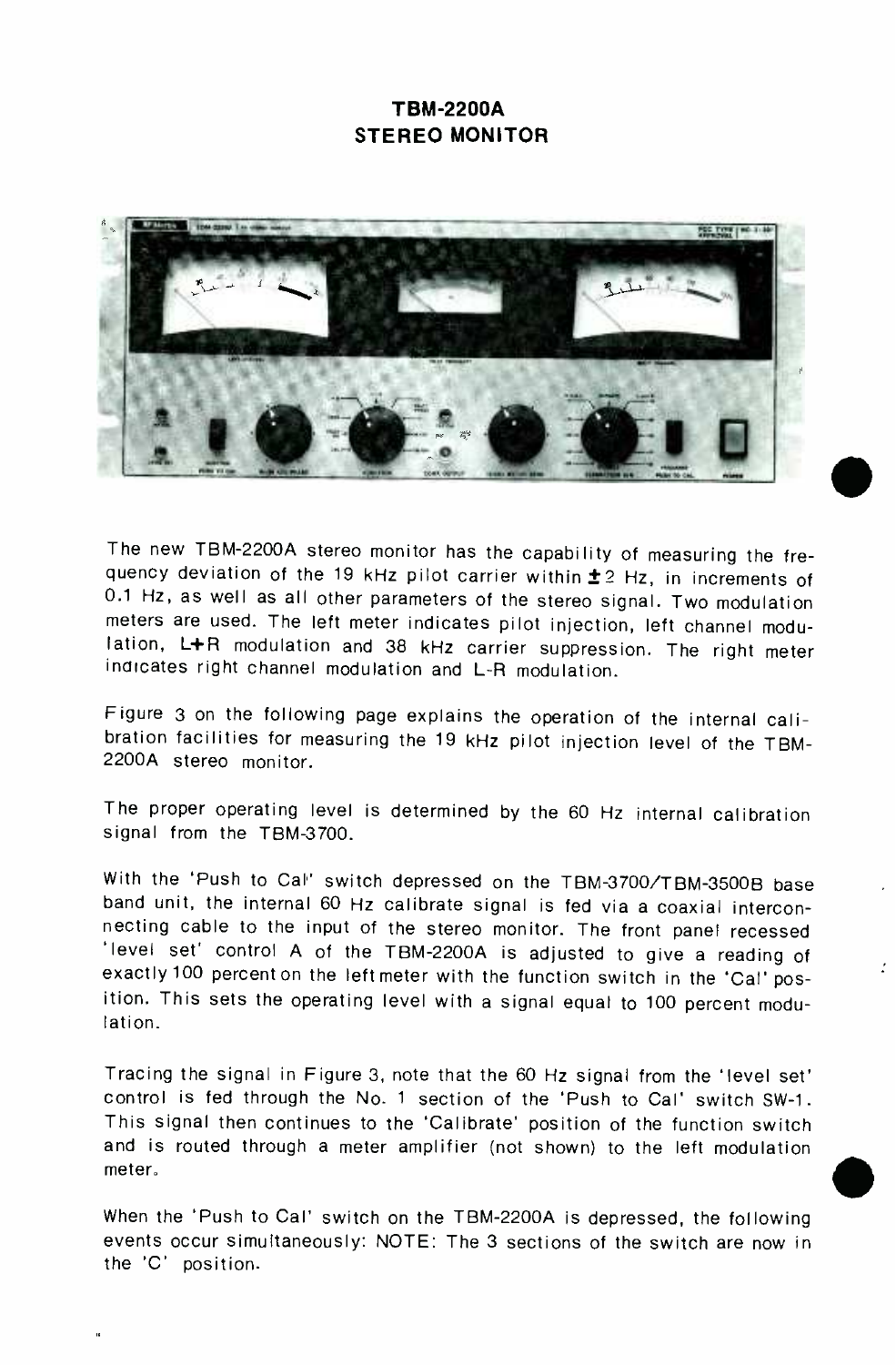A 190 kHz crystal oscillator and  $\div 10$  circuitry is activated by switch No. 3. The stable 190 kHz oscillator frequency error is divided by 10 producing a very accurate 19 kHz square wave signal which is fed through a 19 kHz low pass filter. This removes all harmonics, resulting in a very low distorted 19 kHz signal fed to the recessed 'Internal Cal': Control B. The 19 kHz signal from this control is fed through the center arm of switch No. 1 directly to the function switch 'Cal Position' through a meter amplifier (not shown) to the left modulation meter. The 'Internal Cal' control B is adjusted for a reading of 100 percent on the left meter. This adjusts the 19 kHz signal to a level equal to 100 percent modulation. Voltage divider R-1 and R-2 divide this 19 kHz signal to a level of exactly 10 percent modulation. This signal is fed through the center arm of switch No.2 to the selective 19 kHz amplifier feeding the recessed 'Inj. Cal. Control C.'





With the function switch in the 'Inj. Position' and with the 'Push to Cal' switch SW-1 depressed, the 10 percent calibrate voltage is now routed through the highly selective 19 kHz measuring circuits and through the function switch to the meter amplifier and left meter. The recessed 'Inj. Cal' control <sup>C</sup>is adjusted for a reading of 10 percent injection on the meter. The pilot injection accuracy is specified as  $\pm$  0.2 percent error.

The 'Push to Cal' switch serves an additional function, that of calibrating the zero center of the 19 kHz frequency meter.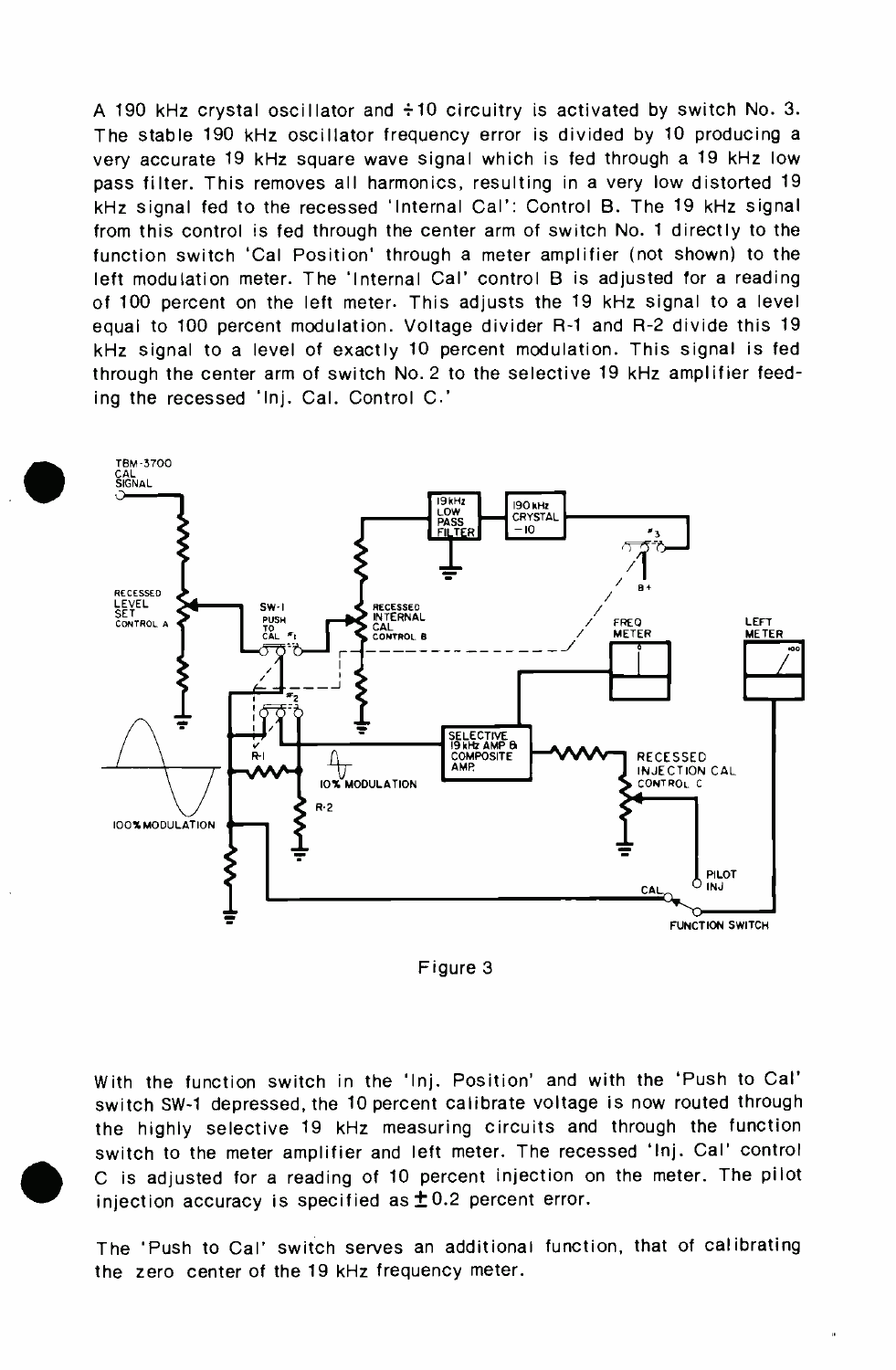Another method of calibrating the zero center of the frequency is incorporated. This is accomplished by depressing the 'Freq. Push to Cal' switch located on the right side of the monitor. This operation allows checking the frequency meter zero calibrate at any time without interrupting any other function or program material.

Simultaneous monitoring of the total left and right channel modulation is possible with the TBM-3700/TBM-3500B and TBM-2200A combination. Complete remote monitoring facilities of the left and right modulation and pilot frequency are available.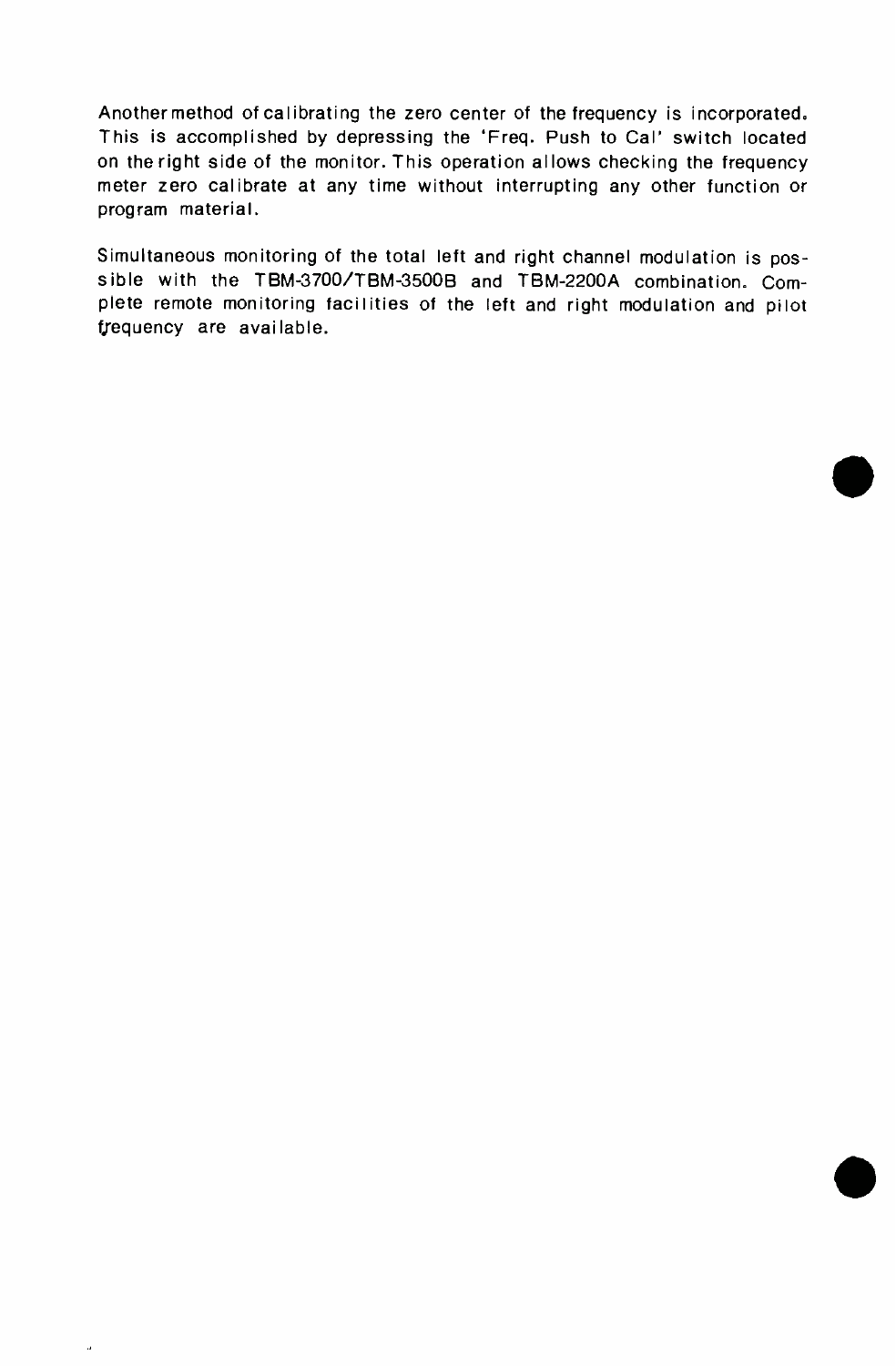### TBM-2000B



The TBM-2000B SCA add-on monitor has built-in facilities for calibration of the SCA injection and modulation measuring circuits, identical to the TBM - 2200A.

The desired SCA channel crystal oscillator is used to calibrate the frequency discriminator, the internal injection measuring circuits, and the modulation meter.

With the 'Push to Cal' switch depressed on the TBM-3700/TBM-3500B base band unit, the internal 60 Hz calibrate signal is fed via a coaxial interconnecting cable to the input. The front panel recessed 'Level Set' control is adjusted for a reading of exactly 100 percent modulation.

The calibration system of the SCA injection measuring circuits in the TBM-2000B differs from that used in the TBM -2200A only in that a 67 kHz or other specified SCA channel calibration frequency is used.

One special feature of this monitor is the use of a dual bandwidth filter. This filter compares a narrow band section that is used to accurately measure the injection level of subcarriers separated by only 5 kHz. The second section is a wide band, phase linear filter used for audio recovery of the FM modulated signal. it also permits accurate monitoring of injection level at any time with full SCA modulation. The narrow band filter is useful only in mea suring an unmodulated carrier as the injection level will vary considerably when modulation sidebands are produced which extend beyond the restricted bandwidth characteristic of the filter.

A crystal reference oscillator and circuitry similar to the TBM-3700/TBM-3500B are used for establishing 100 percent modulation. 100 percent modulation, equivalent to ±6 kHz or ±4 kHz frequency deviation, is switch selectable by the operator.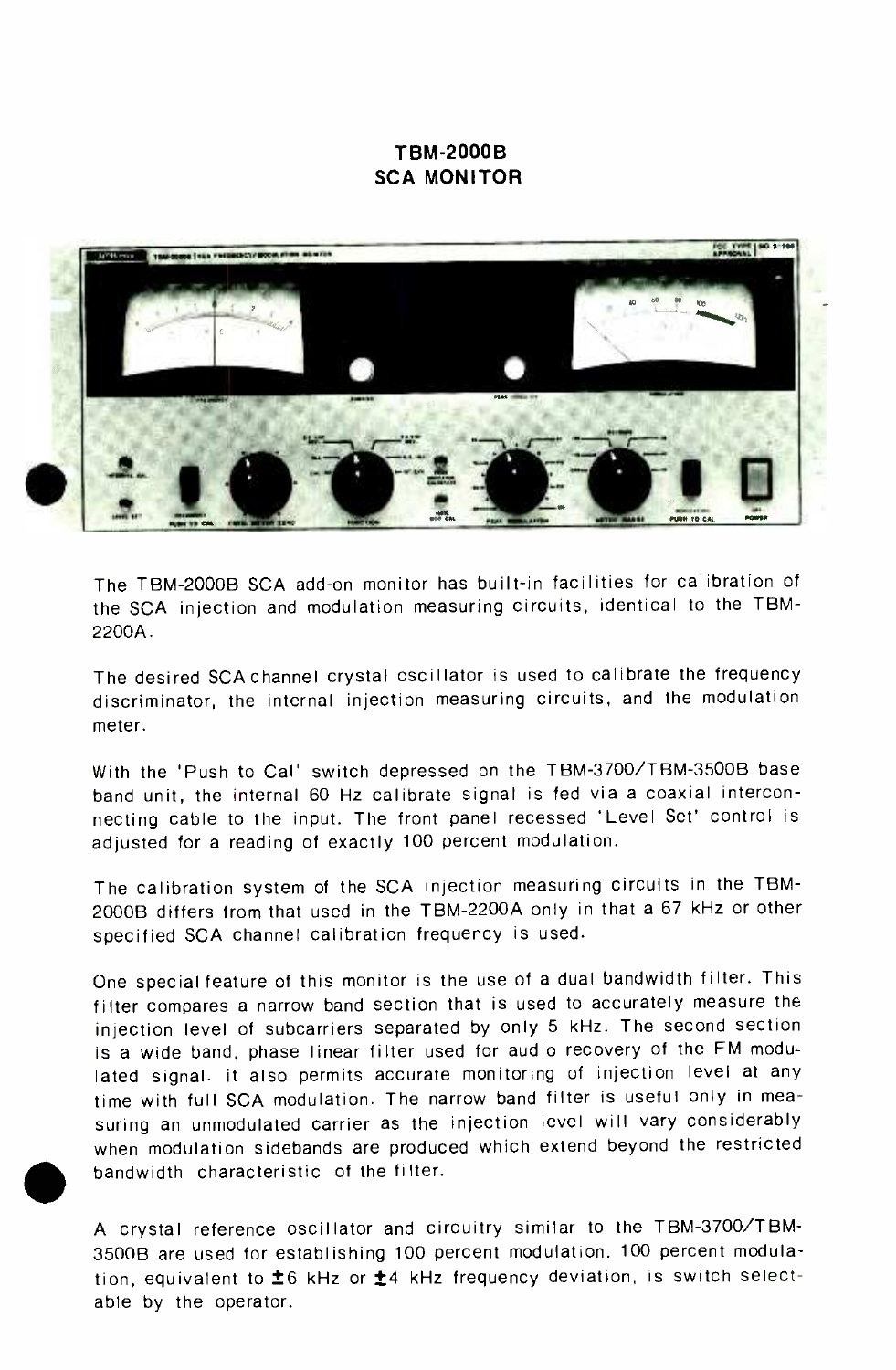A crystal reference oscillator and circuitry similar to the TBM-3700/TBM-3500B are used for establishing 100 percent moudlation. 100 percent modulation, equivalent to ±6 kHz or ±4 kHz frequency deviation, is switch selectable by the operator.

The 67 kHz reference oscillator is gated to produce a P-P deviation of 67 kHz. This deviation is divided down to a P-P deviation of either 12 or 8 kHz for internal reference level.

The TBM-2000B, like the TBM-3700 or TBM-3500B, has provision for verifying the inherent noise characteristics of the monitor. An internal crystal oscillator is substituted for the incoming signal. Typically the noise level is greater than 70 dB below 100 percent modulation, reference from  $\pm$ 6 kHz deviation.

The TBM -2000B has remote monitoring facilities of the frequency, modulation, and peak flasher.